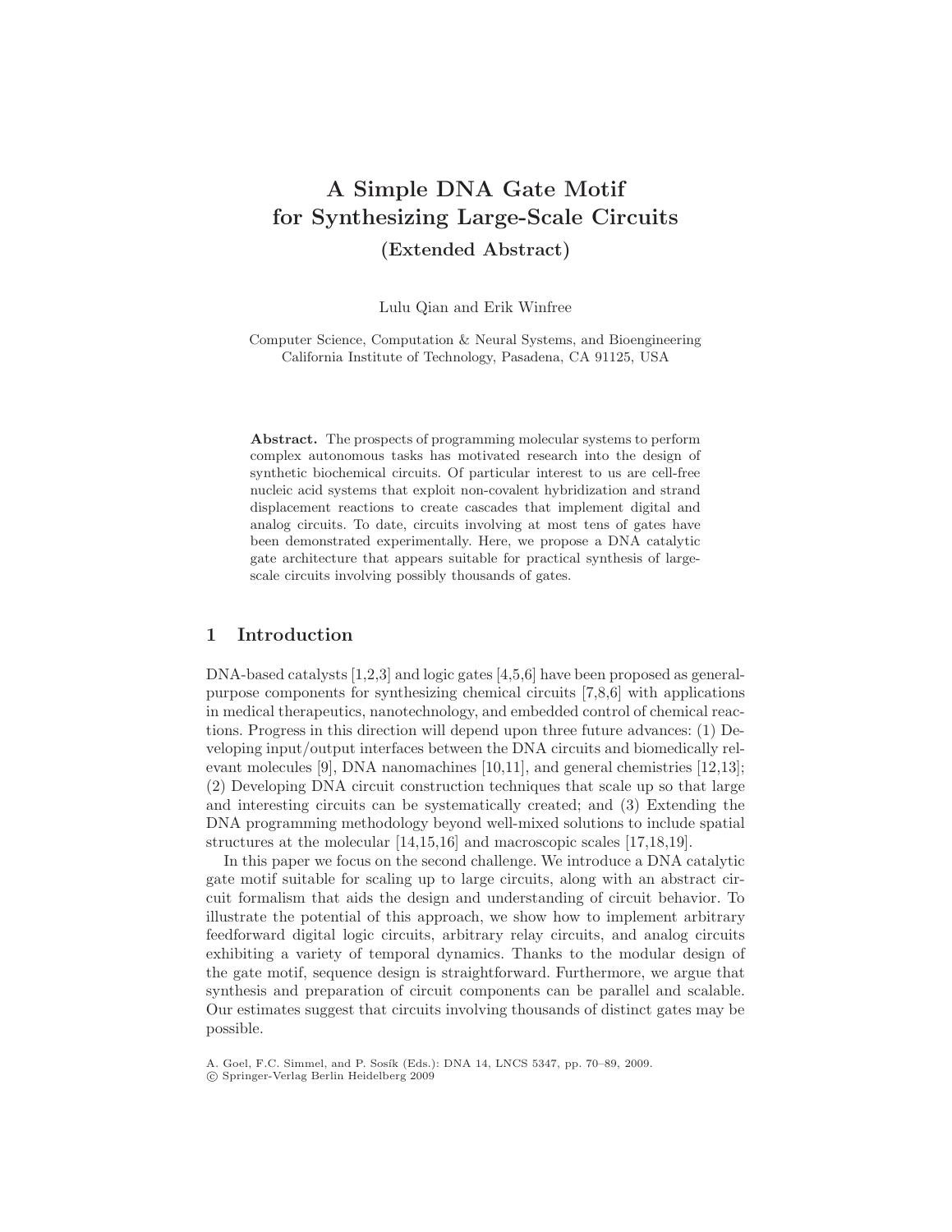## 2 A Simple Catalytic Gate with a Threshold

Each catalytic gate may be represented abstractly as a node with one or more wires connected to the left and right sides (Fig. 1a). Each wire will correspond to a single-stranded DNA molecule with a specific sequence, called a signal strand, which may be absent (an inactive wire) or present at some concentration (an active wire). Each node will correspond to a gate strand that may bind to or release signal strands on demand. As described below, an active wire on one side of a gate can catalyze the exchange of activity on wires on the other side. Furthermore, there may be a threshold that must be exceeded before catalysis occurs. While the catalytic gates are intrinsically symmetric, we will typically configure them asymmetrically, with an input side and an output side. When connected into circuits involving many interacting catalytic gates, complex circuit behavior can be obtained.

The DNA implementation of the elementary gate illustrated in Fig. 1a is shown in Fig. 1bc. The three wires correspond to free signal strands  $S_2TS_3$ ("fuel"),  $S_1TS_3$  ("output"), and  $S_3TS_4$  ("input"), while the node indicates complexes involving the gate base strand  $T'S'_3T'$ . The state of the network is indicated by writing the amounts of each species in appropriate locations: the (relative) concentrations of signals on the wires, and the (relative) concentrations of gate:signal complexes within the nodes at the ends of the corresponding wires. The concentration of a threshold complex is written as a negative number in the location for the corresponding gate:signal complex for the signal it is absorbing. Thus, Fig. 1a specifies the gate:output complex, fuel signal strand, and input signal strand of Fig. 1b with respective concentrations  $10x$ ,  $10x$ , and 1x; the threshold gate absorbing the input strand, shown in Fig. 1c, is present at  $0.5x$ ; where  $1x$  is a standard concentration, perhaps 30 nM. With these intial concentrations, the input strand will first overcome the threshold and then act catalytically to facilitate the equilibration of the output strand and the fuel strand to approximately  $5.1x$  each. (This level can be estimated by noting that by symmetry the two wires will have similar activity, and that the total concentration on each wire and within the gate remains constant. Detailed formulas are provided in Section 3.)

The reaction mechanism is a simplified version of the entropy-driven catalytic gate introduced in [3,20]. Fig. 1b shows reactions between the three signal strands and the gate complexes involving those signal strands. Fig. 1c shows the threshold gate that absorbs the input strand. Example sequences are shown in Fig. 1d. The fundamental operation is toehold exchange, a toehold-mediated strand displacement reaction that results in a free right-side signal strand replacing a bound left-side signal strand, or visa-versa. For example, input signal strand  $S_3TS_4$  can bind to gate:output complex  $T'S'_3T'S_1TS_3$  via toehold domain  $T$ , unbiased three-strand branch migration within the  $S_3$  recognition domain will lead to a state where either input strand  $S_3TS_4$  or output strand  $S_1TS_3$  is bound by no more than the short toehold domain T, and that signal strand will quickly fall off. (For simplicity, we ignore the abortive attempts, and only consider those reactions in which strand replacement occurs.) At this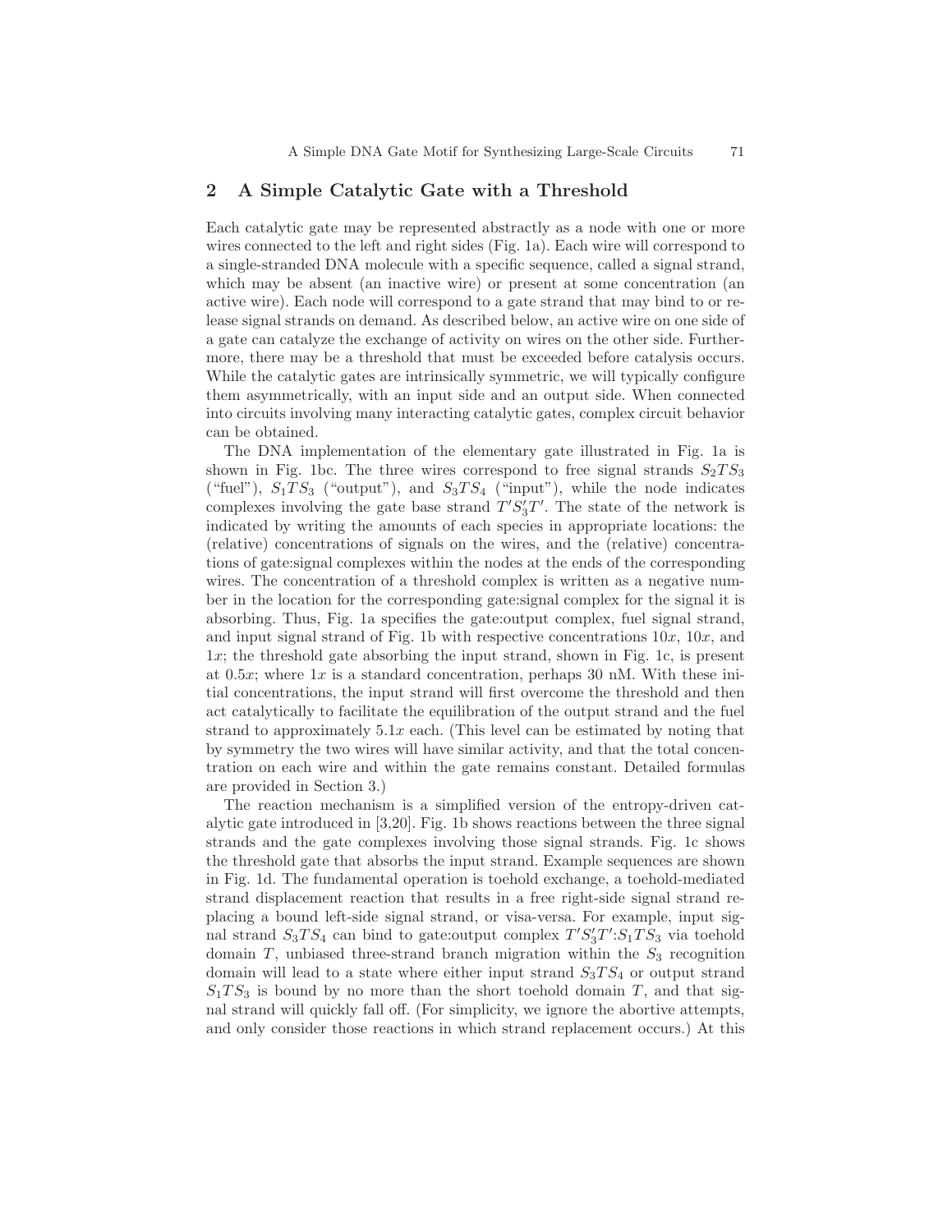

Fig. 1. The DNA motif for catalytic "seesaw" gates. (a) Abstract gate diagram. (b) The DNA gate motif and reaction mechanism.  $S_1, S_2, S_3, S_4$  are the recognition domains;  $T$  is the toehold domain;  $T'$  is the Watson-Crick complement of  $T$ , etc. Arrowheads mark the 3' ends of strands. Black lines indicate elementary reactions via alternating strand displacement and toehold exchange. All reactions are reversible and unbiased; arrowheads indicate the dominant flows for the initial concentrations shown in (a). (c) The threshold motif and reaction mechanism. The toehold is extended by three bases  $(s'_4,$  the complement of the first three 5' bases of  $S_4$ ), providing an increased rate constant relative to the gate itself. (d) Example sequences. Gate complexes and signal molecules are shown in their operational form (second column). To prepare gates from single strands of DNA, hairpin precursor molecules (third column) are cleaved by restriction enzymes to create functional gates. Recognition domain sequences are 15 nt and the toehold domain sequence is 5 nt.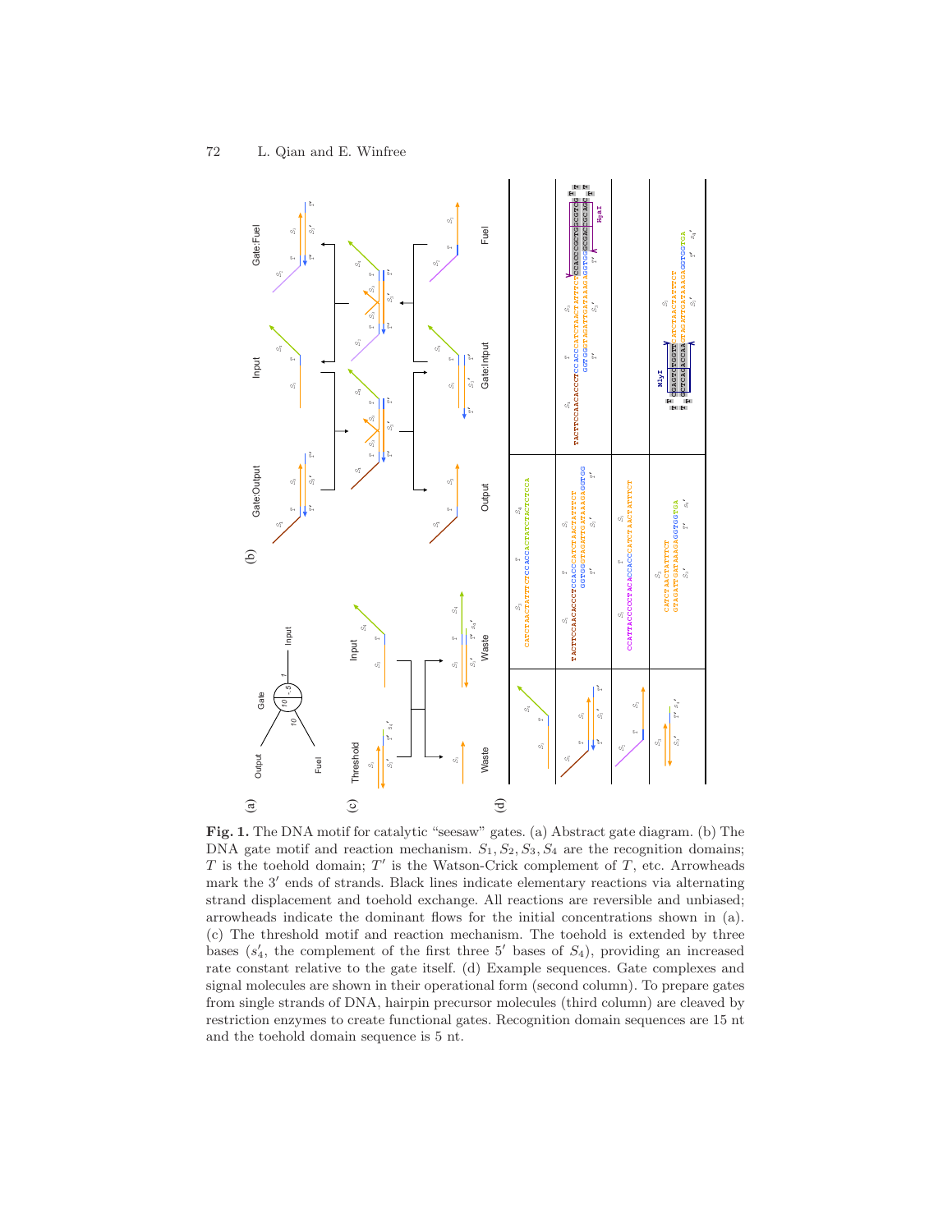point, the gate base strand has its left toehold revealed, and its right toehold hidden: toehold exchange has been achieved, yielding the release of an output strand and the production of a gate:input complex. An analogous process allows the fuel strand to similarly displace the input strand from the new gate:input complex, completing a catalytic cycle that has the net effect of exchanging one left-side signal strand in solution (the fuel) for another left-side signal strand (the output). Note, however, that a free left-side signal strand (e.g. the fuel) cannot directly replace a bound left-side signal strand (e.g. the output bound to the gate). It can only do so in the presence of a right-side signal strand (e.g. the input) by an indirect sequence of events: the right-side signal strand displaces the bound left-side signal strand, and in turn the other left-side signal strand displaces the now-bound right-side strand. Thus, the right-side signal strand has catalyzed the exchange of the two left-side signal strands, which cannot exchange in its absence. This back-and-forth motion is the inspiration for our name for this motif: "seesaw gates".

In the above discussion, recognition domains  $S_1, S_2$ , and  $S_4$  played no active role in the mechanism. Rather, these domains allow the signal strands to interact with other gates and thus dictate connectivity within a circuit. For example, output strand  $S_1TS_3$  could also serve as a right-side signal strand for another gate with base strand  $T'S'_1T'$ , not shown here. However, while bound to base strand  $T'S'_3T'$ , signal strand  $S_1TS_3$  cannot act as a catalyst for the downstream gate because its toehold domain is sequestered. Of course, if it is released into solution by a strand displacement reaction, then it is free to act upon its target gate  $T'S'_1T'$ . In summary, each gate base strand consists of a single recognition domain identifying the gate, flanked by two toehold domains, only one of which is exposed at any given time; while each signal strand consists of two recognition domains identifying the two gates it connects, separated by a central toehold domain that is sequestered and thus inert when the signal strand is bound to a gate base strand.

In addition to providing an ON/OFF switch for catalysis, threshold behavior can be helpful for reliable circuit function by cleaning up after leaky reactions. Fig. 1c shows a threshold gate that serves as a competitive inhibitor of the signal strand  $S_3TS_4$ . Because of the slightly longer toehold on the threshold gate, the signal strand will react faster with the threshold gate than with the original gate complex. (Toehold-mediated strand displacement reaction rates depend exponentially on toehold length, for short toeholds [21]. In this paper, we conservatively assume a 10-fold speed-up specific to the targeted signal strand, which is less than the ratio between the maximal rate constant for DNA hybridization and the measured rate constant for 5 nt toeholds [21]. In gates with more than one input, there will be some crosstalk if both inputs have a threshold, because the threshold forthe first input can absorb the second input signal strand and visa versa, albeit at a 10 fold slower speed. Thus, after one input exceeds its own threshold, it will continue to be absorbed by the other threshold – at the same rate with which it catalyzes the exchange of fuel and output signal. For the simulations presented in this paper we neglect this crosstalk, but simulations including the crosstalk reactions show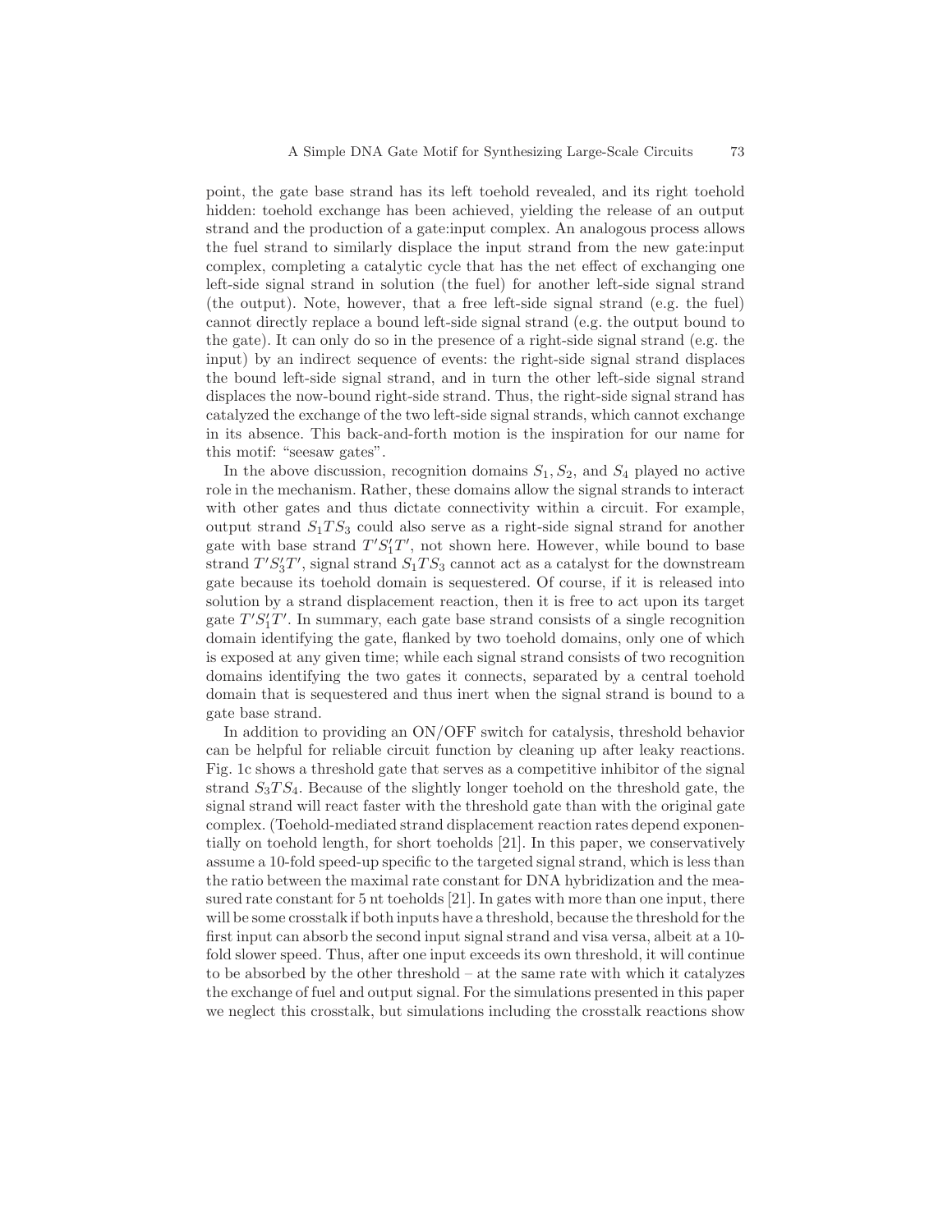qualitatively similar results, albeit less ideal. The problem also could be avoided by designing circuits in which only gates with a single input are allowed to have a threshold.) Once the signal strand has reacted with threshold gate, it will never be released because all relevant toeholds are sequestered – effectively, inert waste has been produced. Only after all the threshold gates have been used up, then the remaining signal strands can react (perhaps catalytically) with the original gate.

This consistent and modular motif makes systematic construction of circuits logically straightforward, as discussed below, and further makes laboratory procedures for synthesizing gates and circuits plausible to carry out on a large scale. A substantial difficulty with our previous work [6,3] was that each gate substrate was a complex of multiple strands that had to be separately annealed together, and each complex had to be purified to remove excess single-stranded species and malformed gate substrates. Here, we aim to simultaneously prepare all gate complexes together in a single test tube; to do so, we must ensure that different gate species do not interact, and that the strands needed to form a given gate complex find each other efficiently. For our solution, we draw inspiration from the observation [22,23] that mixtures of hairpin molecules, when annealed, are likely to form non-interacting intramolecular hairpins even if at room temperature there exist lower free energy states involving intermolecular complexes. This occurs because the intramolecular hairpins are typically stable at some moderately high temperature, above the melting temperature of the intermolecular complexes – thus, during annealing, the hairpins form first and become kinetically trapped. The implication for gates is that if each gate species can be synthesized initially as a hairpin precursor, annealing all such gate precursors in a single reaction will result in a high yield of properly formed non-interacting molecules. Fig. 1d shows our realization of this scheme. After annealing, incubation with appropriate restriction enzymes removes the now-undesired linker subsequence, resulting in a well-formed complex of two strands. The entire solution could be purified by gel, since all gates are the same size; all threshold gates could be purified similarly. One way or another, making circuit function robust to sloppy parallel synthesis methods will be crucial to scaling up existing DNA circuits to hundreds or thousands of gates.

# 3 Abstract Circuit Formalism and Function

The abstract network representation introduced in Fig. 1a facilitates concise reasoning about circuits involving many interacting catalytic gates. In general, a circuit consists of a number of gate nodes and a number of wires between gate nodes. Each wire connects exactly two gates (Fig. 2b). Each gate consists of a left side and a right side, and it may connect to any number of wires on each side (Fig. 2a). Virtual gates (dotted lines) are gates whose total concentration is zero; they are used solely as syntactic sugar to provide a consistent naming scheme for wires that are connected on just one side, such as the input and output wires. When it is necessary to make the distinction, gates with non-zero concentration are referred to as real gates (solid lines). A seesaw gate circuit then consists of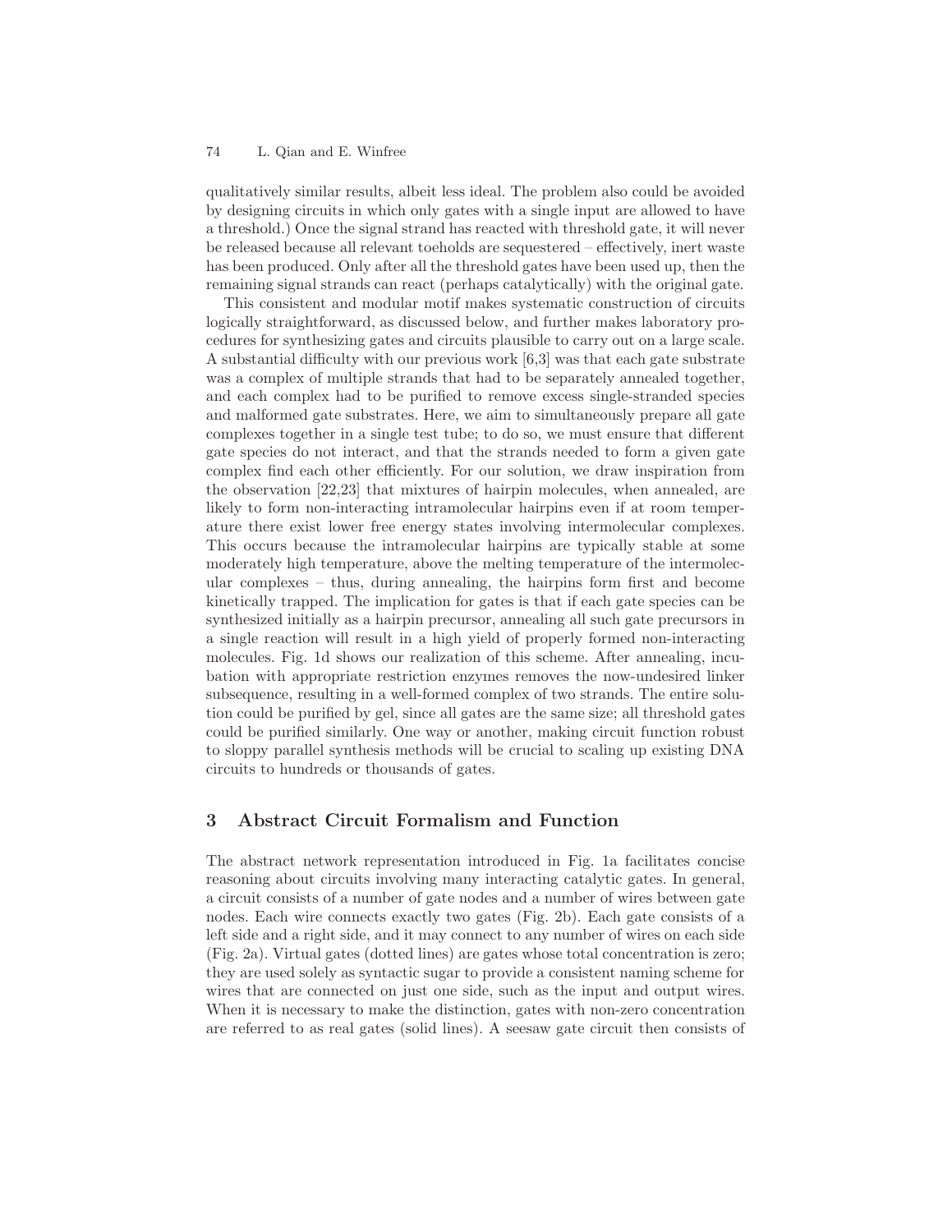

Fig. 2. Abstract diagrams for seesaw gate circuits. (a) The general form of a gate node. Each gate may be connected to many wires on each side, potentially all N nodes in the network, including itself. (b) The general form of a wire. Each wire is specifically connected on its left end to the right side of a gate node, and connected on its right end to the left side of a gate node. (c) An example circuit with five real gates, five virtual gates, and eleven wires. Each wire is identified by the two gates it connects; thus the virtual gates serve to provide full names to their incident wires.

a number of gate nodes connected by wires between their left and right sides (Fig. 2c).

The implementation of any such circuit diagram using DNA molecules is straightforward. (1) For a circuit with  $N$  gates, begin by chosing a set of  $N$ sufficiently distinct m-mer sequences  $S_1, S_2, \ldots, S_N$ . Sequence length m must increase (approximately logarithmically) with  $N$ ; the value  $m = 15$  was used in Fig. 1. Use the same univeral toehold sequence  $T$  in all cases. (2) To each gate  $i$ , associate the gate base strand  $T'S_iT'$ . To each wire ij, associate the wire signal strand  $S_iTS_j$ . This determines the sequences for all molecules in the circuit. (3) Based on the desired initial concentrations of each signal strand, gate complex, and threshold, synthesize the appropriate hairpin molecules, cleave them with restriction enzymes, and purify the desired complexes. (4) To run the system, add the appropriate input signal strands and observe (e.g. by fluorescence) the target output signal strands.

For standard nomenclature, a wire between gates  $i$  and  $j$ , with gate  $i$  on the left, is called  $w_{ij}$ , representing the free signal strand  $S_iTS_j$ . Likewise, a gate i base strand  $T'S_i'T'$  bound to the left end of wire ij signal strand  $S_iTS_j$  is referred to as  $g_{i:ij}$ ; similarly  $g_{ki:i}$  is used when the right end of signal strand  $S_kTS_i$  is bound to gate i. Note that  $g_{i:ii}$  and  $g_{ii:ii}$  refer to distinct complexes: in the former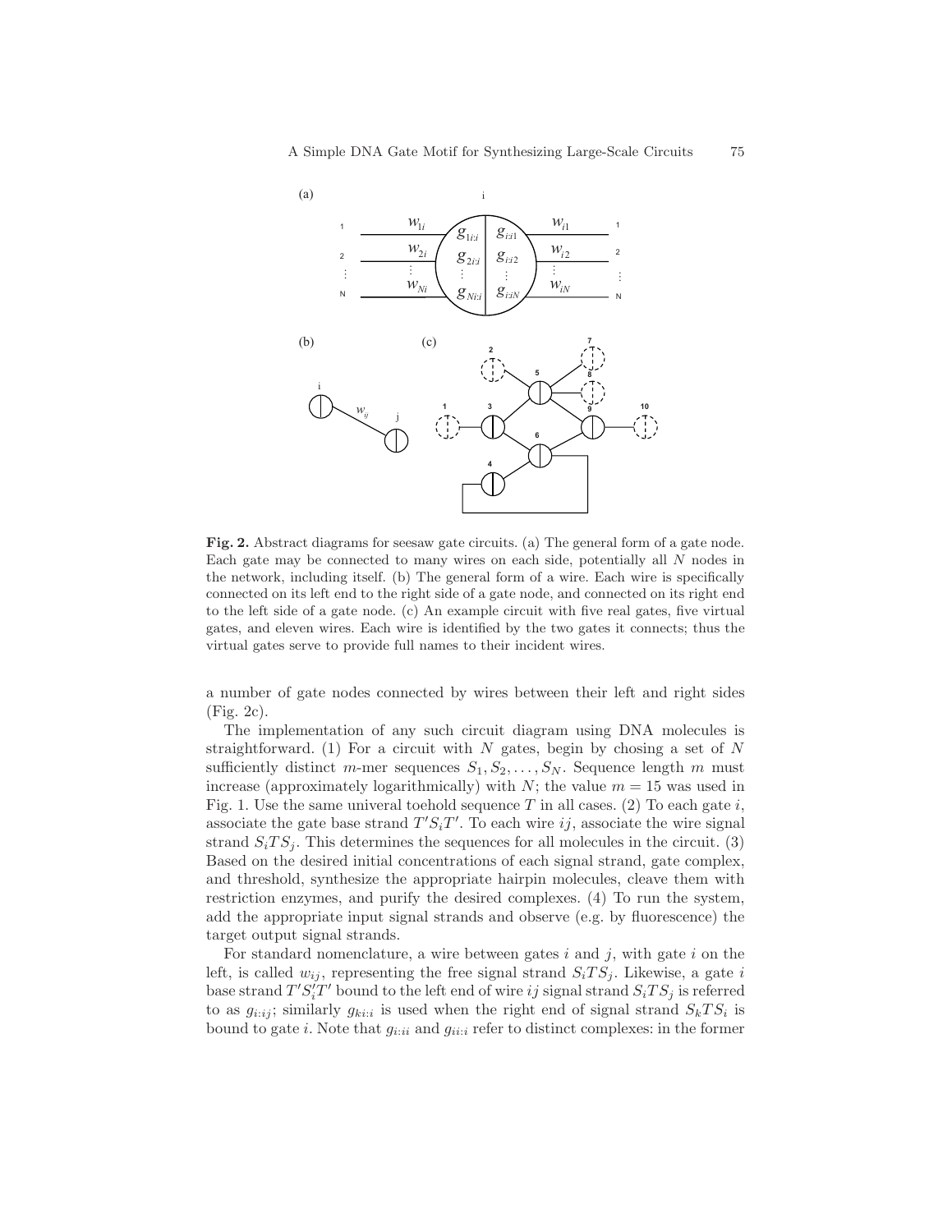case, the signal strand is bound on its left end, leaving the gate's left toehold accessible; while in the latter case the signal strand is bound on its right end, leaving the gate's right toehold accessible. The threshold complex for wire  $ij$  into gate j is called  $th_{ij:j}$ , and similarly for  $th_{i:ij}$ . In a slight abuse of notation, in the formulas below,  $w_{ij}$  refers both to the signal strand molecule itself and to the concentration of that species, and similarly for the gate and threshold complexes. Finally, note that although each gate has an identifying number corresponding to its base strand sequence, circuit diagrams may be drawn without any numerical annotation as the names are not relevant to circuit function.

Because all components are in a standard form, the set of chemical reactions modelling the toehold exchange steps and threshold absorption steps can be written concisely. For all  $i, j, k \in \{1, 2, ..., N\},\$ 

$$
w_{ji} + g_{i:ik} \qquad \frac{k_0}{k_0} \qquad g_{ji:i} + w_{ik} \tag{1}
$$

$$
w_{ij} + th_{ij:j} \stackrel{k_1}{\rightarrow} waste \stackrel{k_1}{\leftarrow} th_{i:ij} + w_{ij}
$$
 (2)

where the variables refer to the molecular species. Using standard mass action chemical kinetics, this gives rise to a system of ordinary differential equations (ODEs) for the dynamics. In the following,  $w_{ij}$  and similar terms refer to the concentrations of the respective species, rather than to the species themselves.

$$
\frac{d w_{ij}}{dt} = k_0 \left( \sum_{n=1}^{N} w_{ni} \cdot g_{i:ij} + w_{jn} \cdot g_{ij:j} - w_{ij} \cdot g_{ni:i} - w_{ij} \cdot g_{j:jn} \right) \tag{3}
$$

$$
-k_1 \left( w_{ij} \cdot th_{i:ij} + w_{ij} \cdot th_{ij:j} \right)
$$

$$
\frac{d g_{i:ij}}{dt} = k_0 \left( \sum_{n=1}^N w_{ij} \cdot g_{nii} - w_{ni} \cdot g_{i:ij} \right)
$$
\n
$$
\frac{d g_{ij:j}}{dt} = k_0 \left( \sum_{n=1}^N w_{ij} \cdot g_{j:j} - w_{jn} \cdot g_{ij:j} \right)
$$
\n
$$
\frac{d t h_{i:ij}}{dt} = -k_1 \cdot w_{ij} \cdot t h_{i:ij}
$$
\n
$$
\frac{d t h_{ij:j}}{dt} = -k_1 \cdot w_{ij} \cdot t h_{ij:j}
$$
\n(5)

These dynamics have conserved quantities for each gate node  $i$  and for each signal wire  $ii$ :

$$
g_{i:ij} - th_{i:ij} + w_{ij} + g_{ij:j} - th_{ij:j} \stackrel{def}{=} c_{ij}
$$
\n
$$
\sum_{n=1}^{N} g_{nii} + g_{i:in} \stackrel{def}{=} c_{i}
$$
\n
$$
\frac{d c_{i}}{dt} = \frac{d c_{ij}}{dt} = 0
$$
\n(6)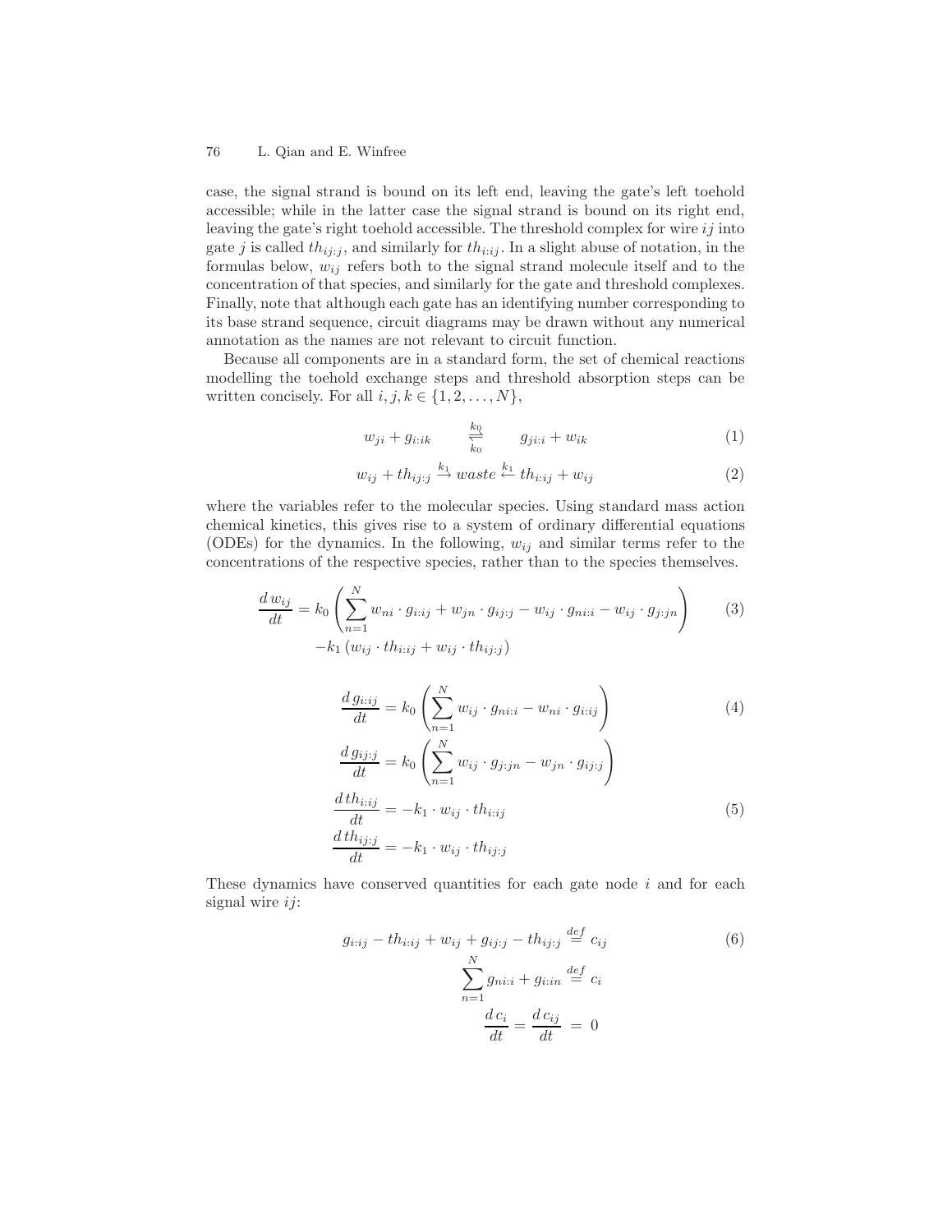Furthermore, the equilibrium (if it is obtained) enforces a simple relationship between the free and bound forms of the signal strands, namely that their ratio with respect to a particular gate must be identical for all wires connected to that gate. This follows immediately from Eq. 1 and the detailed balance equation  $k_0 \cdot w_{ji} \cdot g_{i:ik} = k_0 \cdot g_{ji:i} \cdot w_{ik}$ . To wit, for each gate i, at equilibrium all wires achieve the ratio

$$
\frac{w_{1i}}{g_{1i:i}} = \frac{w_{2i}}{g_{2i:i}} = \dots = \frac{w_{Ni}}{g_{Ni:i}} = \frac{w_{i1}}{g_{i:i1}} = \frac{w_{i2}}{g_{i:i2}} = \dots = \frac{w_{iN}}{g_{i:iN}} \stackrel{def}{=} r_i
$$
(7)

As an example, we can calculate the equilibrium concentrations for a single real gate,  $i$ , connected only to virtual gates, as in Fig. 1a. The equilibrium wire concentration  $w_{ij}(\infty)$  depends upon the gate ratio and the initial concentrations on that wire:

$$
w_{ij}(\infty) = \frac{w_{ij}(\infty)}{g_{i:ij}(\infty) + w_{ij}(\infty)} (g_{i:ij}(\infty) + w_{ij}(\infty))
$$
  
= 
$$
\frac{r_i}{1 + r_i} (g_{i:ij}(0) + w_{ij}(0) - th_{i:ij}(0)) = \frac{r_i}{1 + r_i} c_{ij}
$$

The equilibrium gate ratio  $r_i$  can be calculated from the conserved quantities of Eqs. 6 and the equilibrium constraints of Eq. 7:

$$
c_{ij} = w_{ij}(1 + 1/r_i)
$$
 
$$
c_i = (1/r_i) \sum_j w_{ji} + w_{ij}
$$

from which it follows with a little algebra that

$$
\frac{r_i}{1 + r_i} = 1 - \frac{c_i}{\sum_j c_{ji} + c_{ij}}.
$$

For the concentrations given in Fig. 1a, we can work out  $\frac{r_i}{1+r_i} = 1 - \frac{10}{10+10+1-0.5} \approx$ 0.51, so at equilibrium  $w_{13} = w_{23} \approx 10x \times 0.51 = 5.1x$ , as claimed earlier.

The uniformity of components in seesaw gate circuits also facilitates their simulation. Using a general purpose mass action chemical kinetics simulator written by David Soloveichik in Mathematica, we have written routines for concisely representing, constructing, and simulating models of seesaw gate circuits.

#### 4 Feedforward Digital Logic Circuits

Digital logic has two compelling features for circuit construction: first, it has proven to be very expressive for the synthesis of a wide range of desired behaviors; and second, it is intrinsically robust to a variety of manufacturing and operational defects. The basic principle underlying digital logic is that an intrinsically analog signal carrier may be considered simply to be either ON or OFF if at each stage of computation, signals are either pushed toward the ideal ON value or pushed toward the ideal OFF value. This is called signal restoration,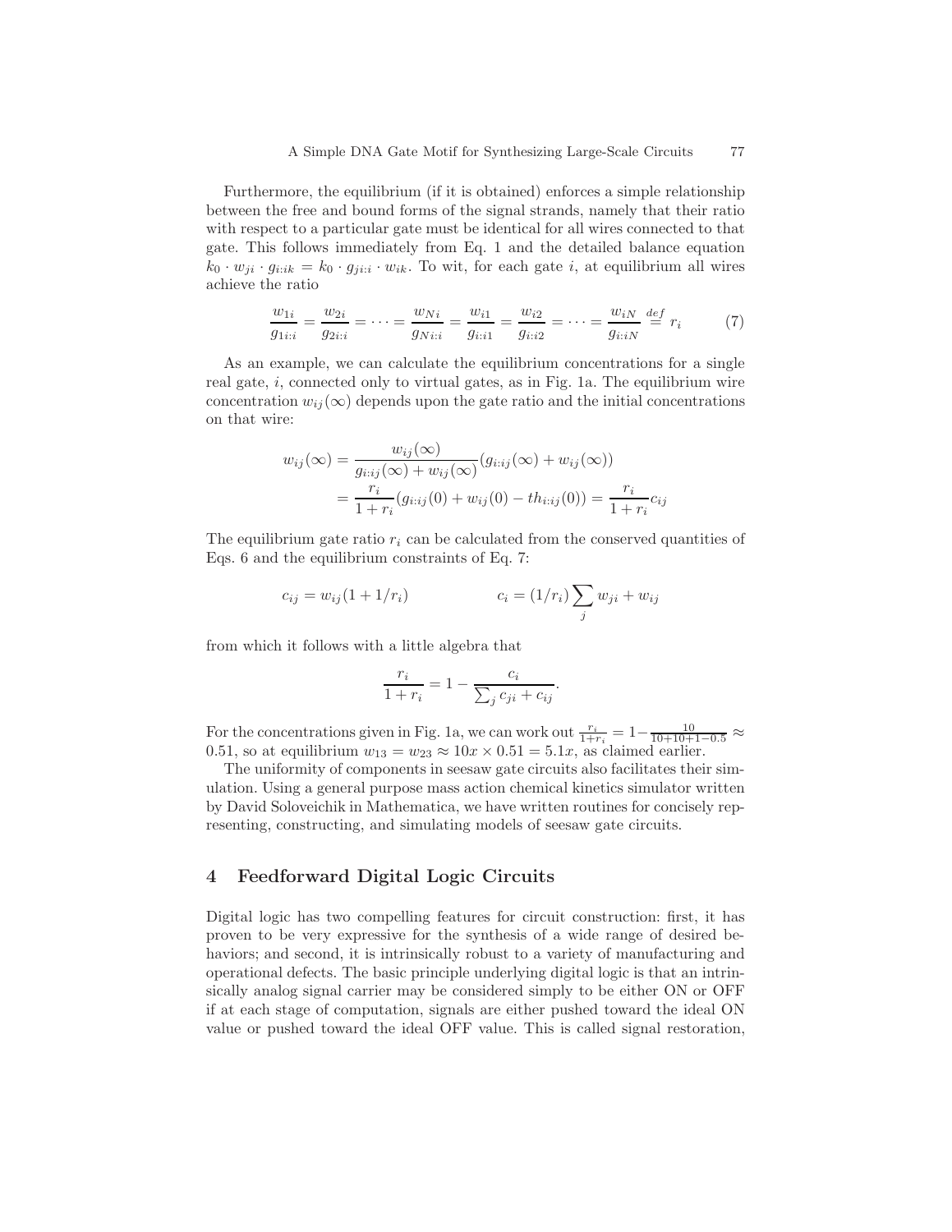

Fig. 3. The circuit diagram and input/output behavior of boolean logic gates. (a) A two-input OR gate. (b) A two-input AND gate. Simulations are performed with the reference concentration  $1x = 30$  nM.

because if noise or device imperfections slightly corrupt a signal, that deviation from ideal behavior is cleaned up (perhaps not completely) by subsequent processing without altering the interpretation of the signal as ON or OFF. In this section we will consider a digital abstraction in which signal concentrations below  $0.1x$  are considered OFF, while signal concentrations above  $0.9x$  are considered ON. Intermediate signal levels – in the transition region – are considered a fault because proper behavior of logic gates is no longer guaranteed for input levels in the intermediate range.

Feedforward digital circuits are an important class of combinational circuits, i.e. memoryless circuits in which the inputs uniquely determine the outputs without need to re-use any parts of the circuit. It is well known that any boolean function can be computed (usually quite efficiently) by a well-designed feedforward circuit built from AND, OR, and NOT gates. Interestingly, with a small cost in circuit size and a minor change in representation, called "dual-rail logic", AND and OR by themselves suffice. We will therefore provide constructions for these basic operations, in addition to signal fan-in, fan-out, routing, and thresholding that may be required to paste the computing gates together into large circuits.

The OR gate (Fig. 3a) is a simple extension of the basic catalyst (Fig. 1a) in which there are two input wires, 13 and 23, that serve as catalysts for the release onto output wire 34, driven by exchange with the "power supply" wire 35. Under the assumption that the threshold gate reaction rate constant,  $k_1$ , is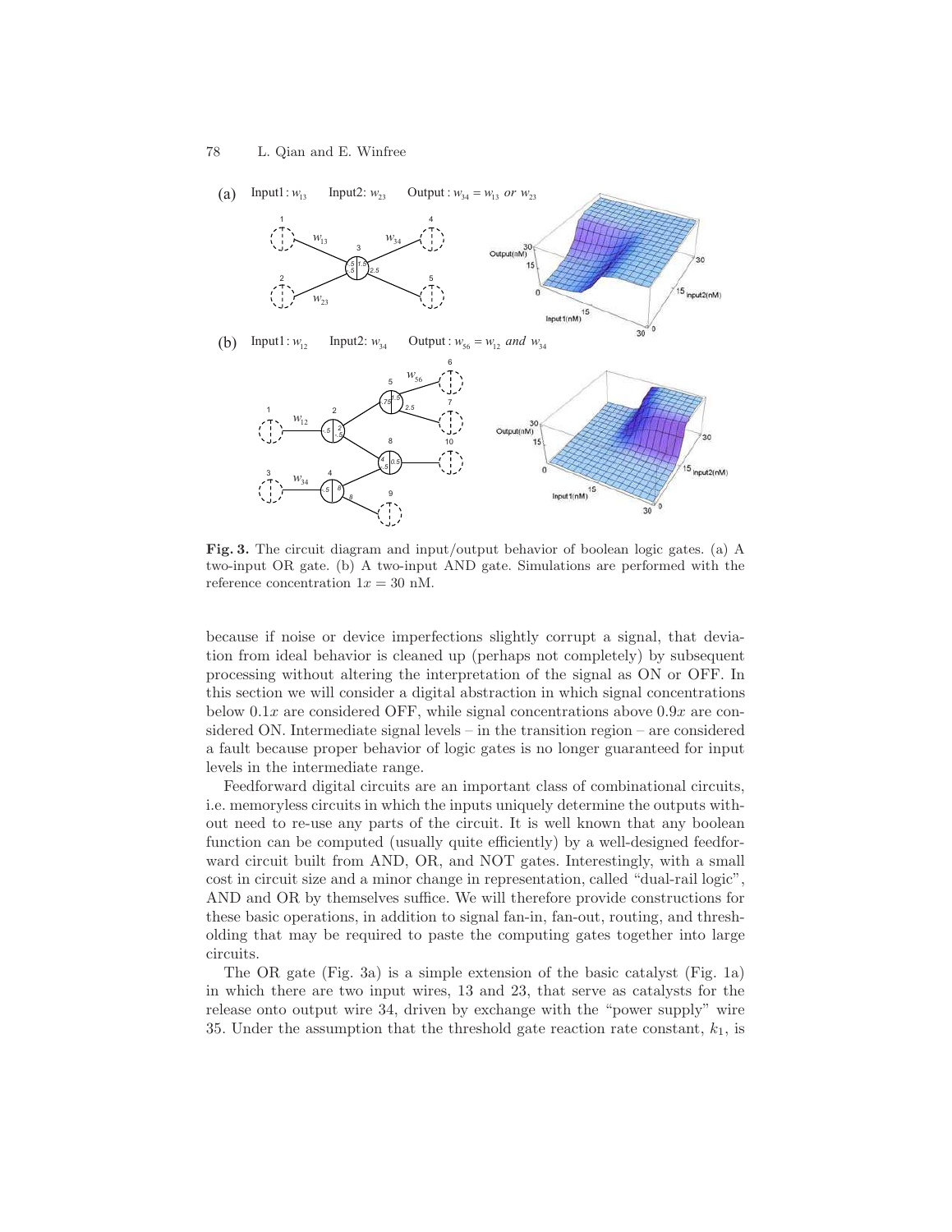10 times faster than the gate reaction rate constant  $k_0$ , clean digital behavior is seen in the model. For larger ratios  $k_1/k_0$ , the sharpness of the threshold increases correspondingly.

The AND gate is a little trickier. Essentially, the idea here is similar to what is done with transistors: control flow from a power supply using two regulatory gates in series, and only if both gates are active will the output be affected. However, in our case there is no actual flow, just a sloshing back and forth of the signals on the seesaw gates. (Recall that there is a constant total concentration of a given signal strand either free in solution or bound to the gate at either end.) That said, consider the circuit shown in Fig. 3b. First, if input signals 12 and/or 34 are OFF (i.e. between  $0x$  and  $0.1x$ ), then they will be absorbed by their respective thresholds. Now consider that if input 34 is ON (i.e. between  $0.9x$  and  $1x$ ), then it can catalyze the power supply 49 to push strands onto the wire 48. Gate 8 serves as a signal reflector, effectively routing a signal emanating from the right side of a gate to arrive at the right side of another gate. (Recall that wires can only connect left sides to right sides, so this cannot be achieved directly.) Once the input to gate 8 exceeds its threshold, the right-side catalyst will be released, in turn catalytically releasing strand 28 to impinge on gate 2. But, if input 12 remains OFF, there will be no catalysis and therefore no signal will be pushed onto wire 25. On the other hand, if input 12 is also ON, the signal on 28 will provide power to push signal onto 25, which will in turn exceed the threshold for gate 5 and catalyze the production of output 56. The final case we must consider is if input 34 is OFF but input 12 is ON. In this case, there is at most 0.5x input 12 remaining after absorption by the threshold; some of it will end up bound to gate 2 after having pushed some 25 onto the output wire; however, at most a total of  $0.5x$  can be pushed onto 25, and this will be absorbed by the gate 5 threshold. Because the total signal on gate 2 must remain at  $2x$ , we see that all signal strands will remain bound to gate 2, the wires 12 and 25 will be empty, and no output 56 will be produced. This is of course considered OFF by the digital abstraction. Full simulations bearing out these intuitive considerations are shown.

Fan-in and fan-out are handled easily using these constructions. More than two inputs (additional fan-in) to an OR gate simply requires additional wires connecting to the seesaw gate node, slight adjustments to the initial concentrations, and placing the threshold in a separate subsequent gate (to avoid the threshold crosstalk problem). More than one output (fan-out) from an OR gate is correspondingly simple: connect more output wires. Fan-out from an AND gate is analogous, but additional fan-in poses problems: a longer sequence of regulatory gates in series would require the initial power supply concentration to be considerably larger. Thus it is preferable to construct a multi-input AND gate as a binary tree of two-input AND gates.

Because NOT gates appear to be difficult to implement directly (although we have not yet outlawed the possibility), the dual-rail convention is used. The following procedure may be used to convert a single-wire digital logic circuit (that may use AND, OR, NOT, NAND, and NOR) into an equivalent dual-rail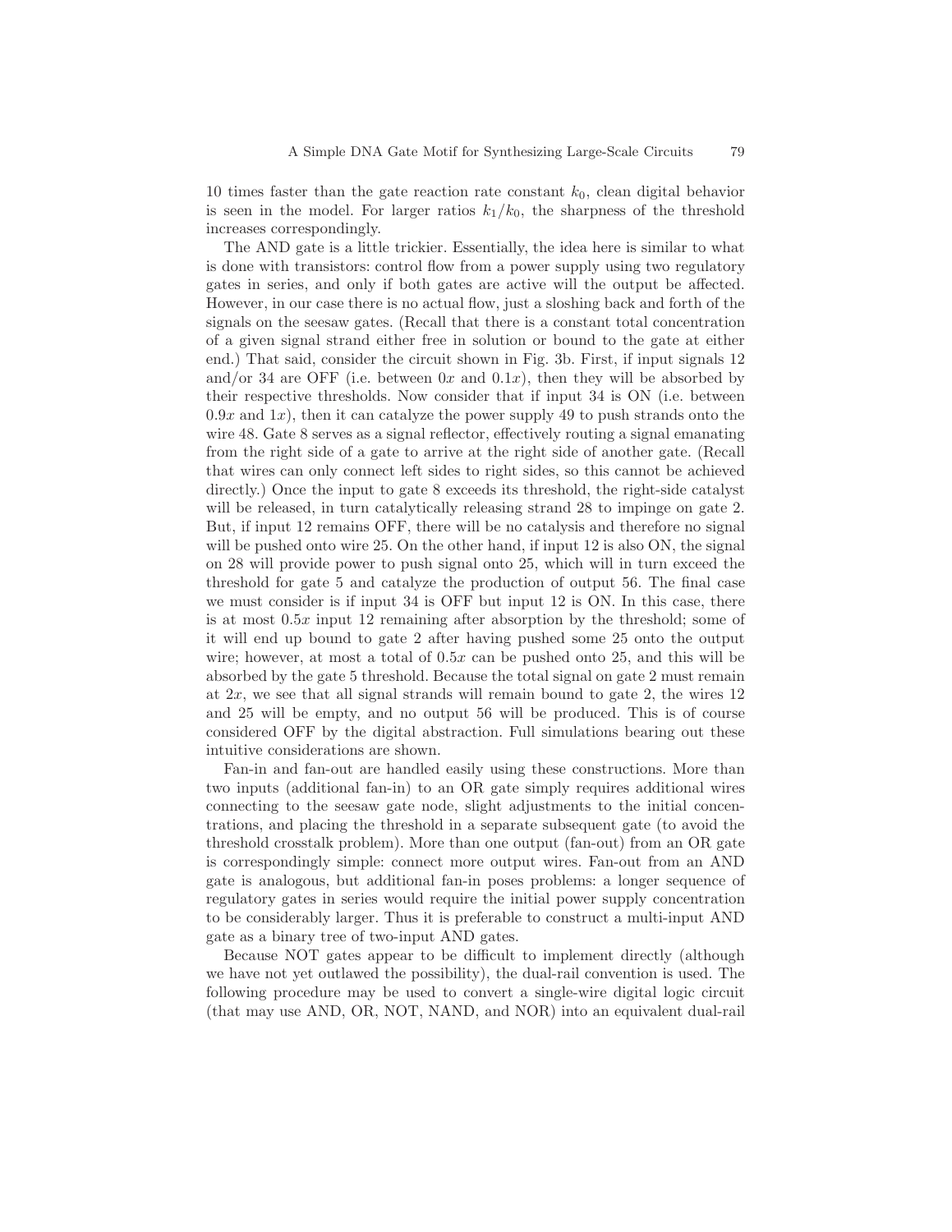

Fig. 4. Compiling boolean logic circuits. (a) A sample circuit with 6 gates. (b) Translation into an equivalent dual-rail circuit with 12 gates. (c) Translation into an equivalent seesaw gate circuit with 36 gates.

circuit (which uses only AND and OR), as illustrated in Fig. 4ab. In the new circuit, which will contain at most twice as many gates, each wire  $z$  is replaced by two wires,  $z^0$  and  $z^1$ . If neither new wire is ON, this indicates that the logical value of z has not been computed yet; if  $z<sup>0</sup>$  is ON, this indicates that the logical value of z must be OFF; while if  $z^1$  is ON, this indicates that the logical value of z must be ON. (If both  $z^0$  and  $z^1$  are ON, then the circuit is experiencing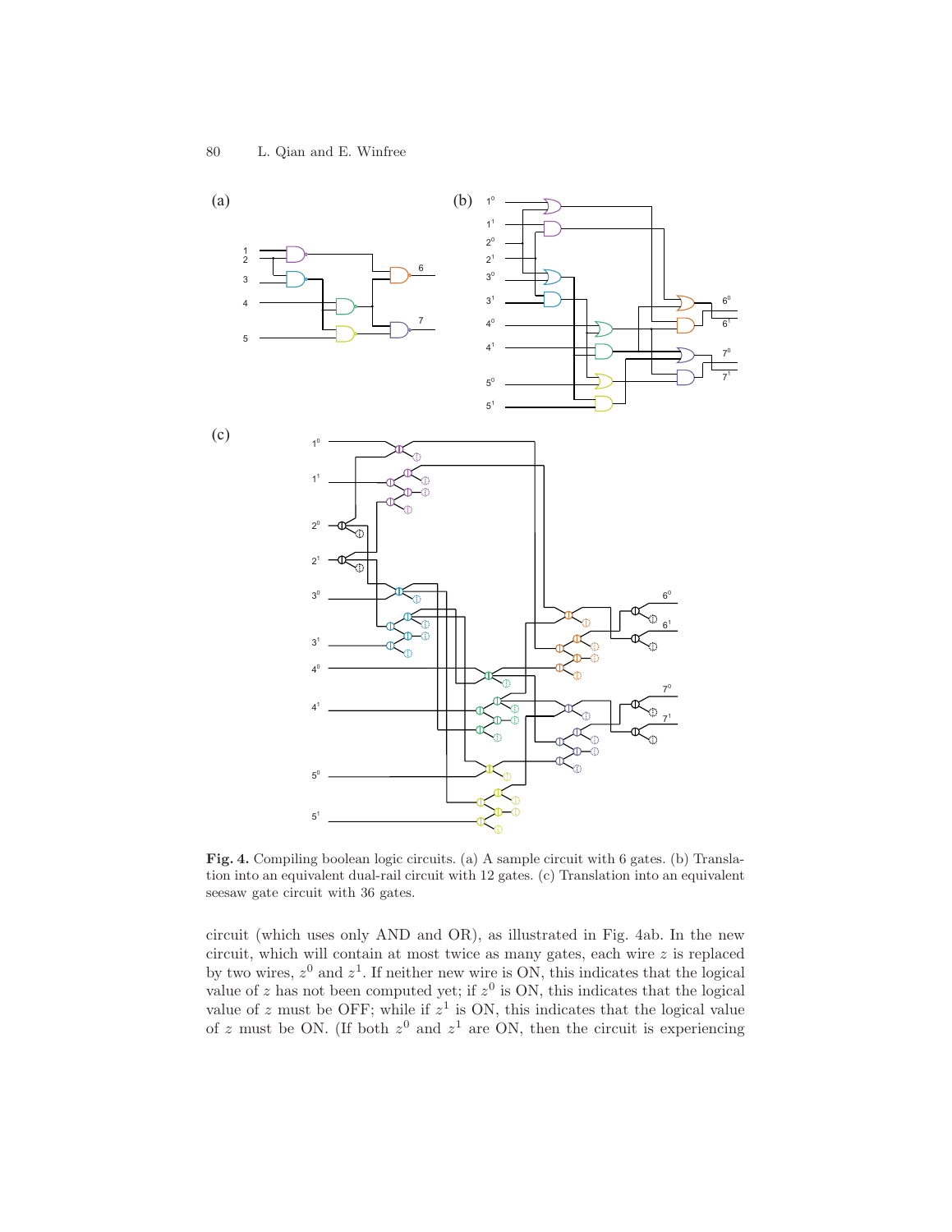

Fig. 5. Simulation results for all 32 possible input vectors. The concentrations of all four dual-rail output species are shown as a function of time. Delays vary with the input, depending the shortest decision path through the network.

a fault.) With this representation, each original two-input boolean logic gate can be implemented using one AND gate and one OR gate. XOR can be easily implemented in dual-rail logic as well, although it requires 4 OR gates and 2 AND gates. In terms of DNA molecules, the difficulty implementing NOT gates derives from the need to detect and act on the absence of an input strand, but the action must not take place before the computation has reached this point in the circuit. One possible solution could be to use a clock signal to initiate the action, or lack of it, at the appropriate time. This is effectively what dual-rail logic does, except that explicit clocks are unnecessary because every signal value (once computed) is represented by the presence of an appropriate molecule that, in itself, can serve as a timing signal as well.

To demonstrate these concepts, we compiled a small circuit (5 inputs, 6 NAND gates, 2 outputs) from its original netlist specification (Fig. 4a), to the equivalent dual-rail circuit consisting of only AND and OR gates (Fig. 4b), and then to its implementation as a network of seesaw gates (Fig. 4c). Because the thresholds on downstream gates drain the outputs of upstream gates and thus shift the equilibrium, for successful composition it was necessary to adjust the initial concentrations shown for isolated subcircuits in Fig. 3. It was also necessary to provide fan-out gates for inputs that were used more than once, and to add final read-out gates to properly drain the adjusted AND and OR subcircuits. The corresponding system of ODEs describing the network's mass action kinetics were then simulated for all 32 possible input combinations. (The compiler and simulator was written in Perl and Mathematica.) As shown in Fig. 5, in every case both outputs reached either a clear "0" or "1" concentration level, which was verified to be correct. This provides concrete evidence that the digital logic subcircuits compose well.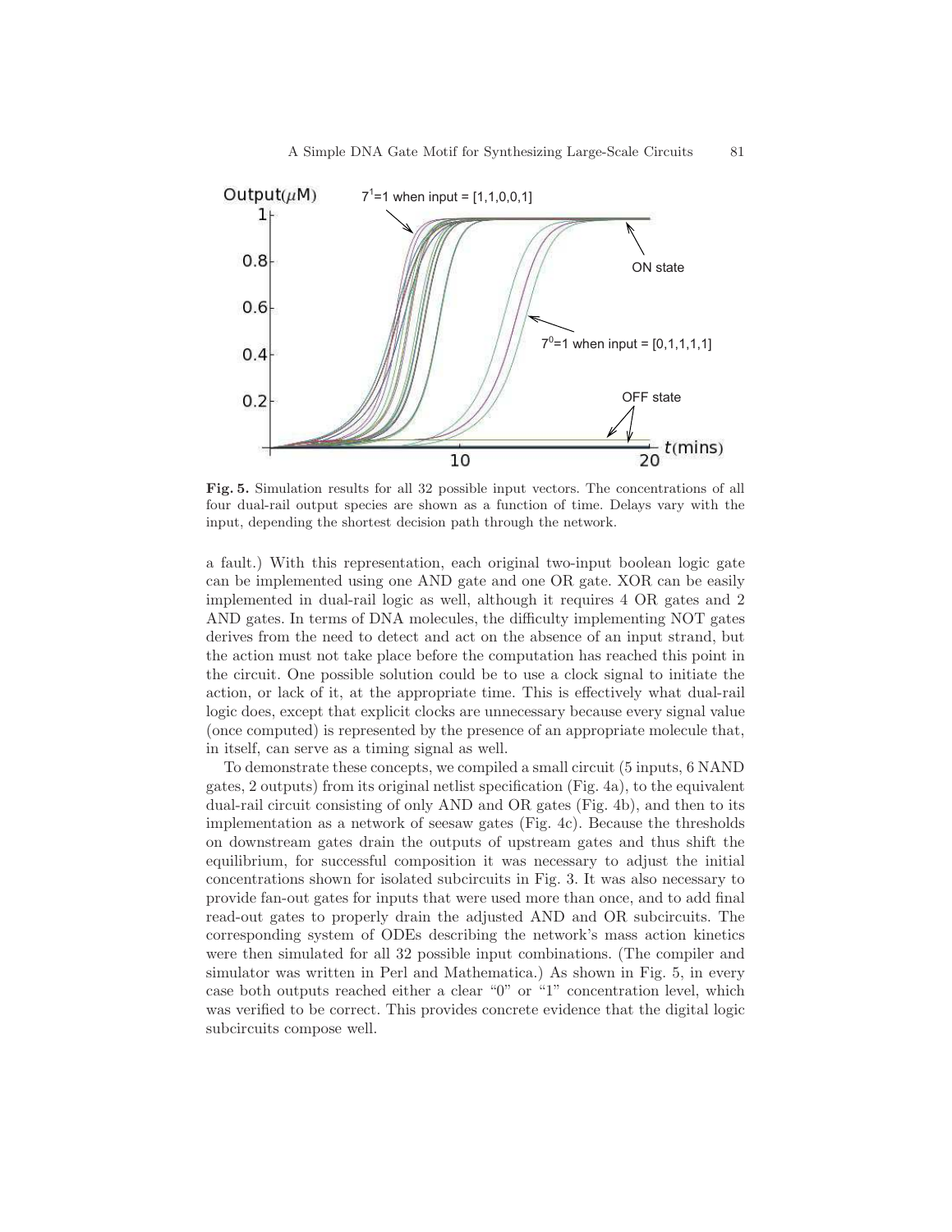#### 5 Relay Contact Circuits

In his seminal 1940 Master's Thesis [24], Claude Shannon established a systematic symbolic approach to the analysis and design of digital circuits. A prevalent technology at the time was relay contact circuits, in which input switching signals  $(A, B, C, \ldots)$  opened or closed electrical contacts in a network, either allowing current to flow through the network, or not. Like circuits made of AND, OR, and NOT gates, relay contact circuits can concisely implement arbitrary boolean functions. (Here we consider only circuits of primary relays – those directly controlled by external input signals.) To illustrate the flexibility of the seesaw gate motif, we provide a general method to compile relay contact circuits down to equivalent seesaw gate circuits.

The basic primitives for constructing relay contact networks are simple. A circuit with one switch (Fig. 6a) corresponds to a single seesaw gate. The current signal is represented by the free signal strands of the seesaw gate, and the switching signal is represented by the input catalyst strands. Signal is produced on the output wire if and only if the switching signal  $A$  is ON. Two switches in series perform an AND operation (Fig. 6b). Since the connectivity of seesaw gates is oriented, we make each wire always connect two different sides of the gates in the design. The two seesaw gates corresponding to the circuit "A and



Fig. 6. Implementation of relay circuits. (a) A simple circuit with current source (battery) and controlled device (denoted by a resistor), and the corresponding seesaw gate circuit. (b) AND logic. The "left" side of each seesaw gate is shaded. (c) OR logic. (c) A more complex circuit. (e) Input signal fan-out for both left-side and right-side wires. (f) Restoration for output and intermediate signals.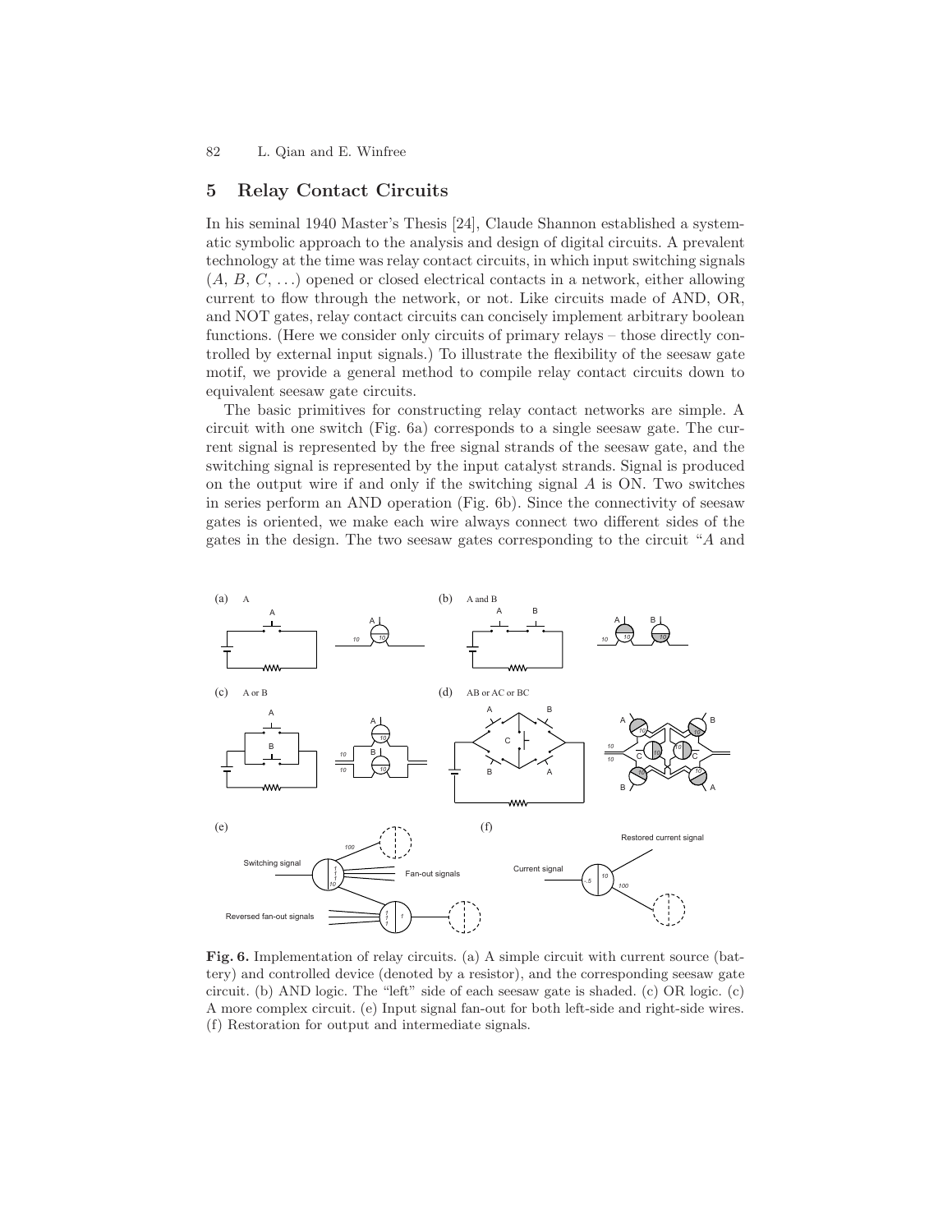B" therefore must have different sides connected. Two switches in parallel perform an OR operation (Fig. 6c). The only innovation here is that two distinct input and output wires are used. Fan-out at the current source can provide such a signal, and an OR gate at the current drain can consolidate the output into a single wire, if desired.

For more complex circuits, such as the one in Fig. 6d, a number of additional issues arise. First, there may be two possibilities for the current direction through a given relay (such as C). We use a pair of seesaw gates in such cases. The current flow from A to C to A will go through the seesaw gate C on the left while the current flow from  $B$  to  $C$  to  $B$  will go through the other one on the right. This provides the basis for a general construction. Each original contact relay is replaced by a pair of seesaw gates, one prepared for each possible current flow direction. Output of each gate is routed to all other connected gates in the given flow direction. Thus, for each input setting, if there exists a connected path in the relay circuit, then there is a directed path of catalytically active gates in the seesaw gate circuit. Second, because we need different switching signal strands for different seesaw gates representing the same logical input (such as A, B, and  $C$  in Fig. 6d), and we also may need to connect them to either the "left" or the "right" side of the gate (as for  $C$  in Fig. 6d), we make use of a signal fan-out unit producing any number of signals in both the forward and reversed directions (Fig. 6e). Finally, if we use a uniform gate: output concentration (say  $10x$ ), the current signal will decrease as it passes through each seesaw gate. Thus, we need to restore the current at any place the signal becomes weak. This can be achieved by an amplifier with a threshold (Fig. 6f). Following this procedure, any relay contact circuit can be implemented with seesaw gates.

## 6 Analog Time-Domain Circuits and Feedback

The behavior of seesaw gate circuits is intrinsically analog. Following the approach of [3], we construct amplifier cascades with initial quadratic growth and with initial exponential growth. More complex temporal dynamics can also be synthesized, such as a pulse generator.

The amplifier shown in Fig. 7a is a two-stage feedforward cascade. Input signal 12 catalytically pushes strands onto wire 24, which exhibits linear growth with time. Signal 24 also serves as catalysts for the release onto output wire 46, which in turn grows quadratically with time.

The amplifier shown in Fig. 7b is a one-stage feedback cascade. Initially, input signal 12 catalytically releases strands onto output wire 22. However, signal strand 22 contains the recognition domain of gate 2 on both left side and right side, and therefore can play the role of the input signal once released, binding to the gate:output complex by its right side. Thus, strand 22 is also catalytically active in releasing additional copies of itself, resulting in exponential growth of the signal.

The pulse generator shown in Fig. 7c illustrates a non-amplifying temporal dynamic. The basic idea is that the input strand 45 initially releases a large amount of output 24, but this is slowly absorbed by gate 2. The large gate 2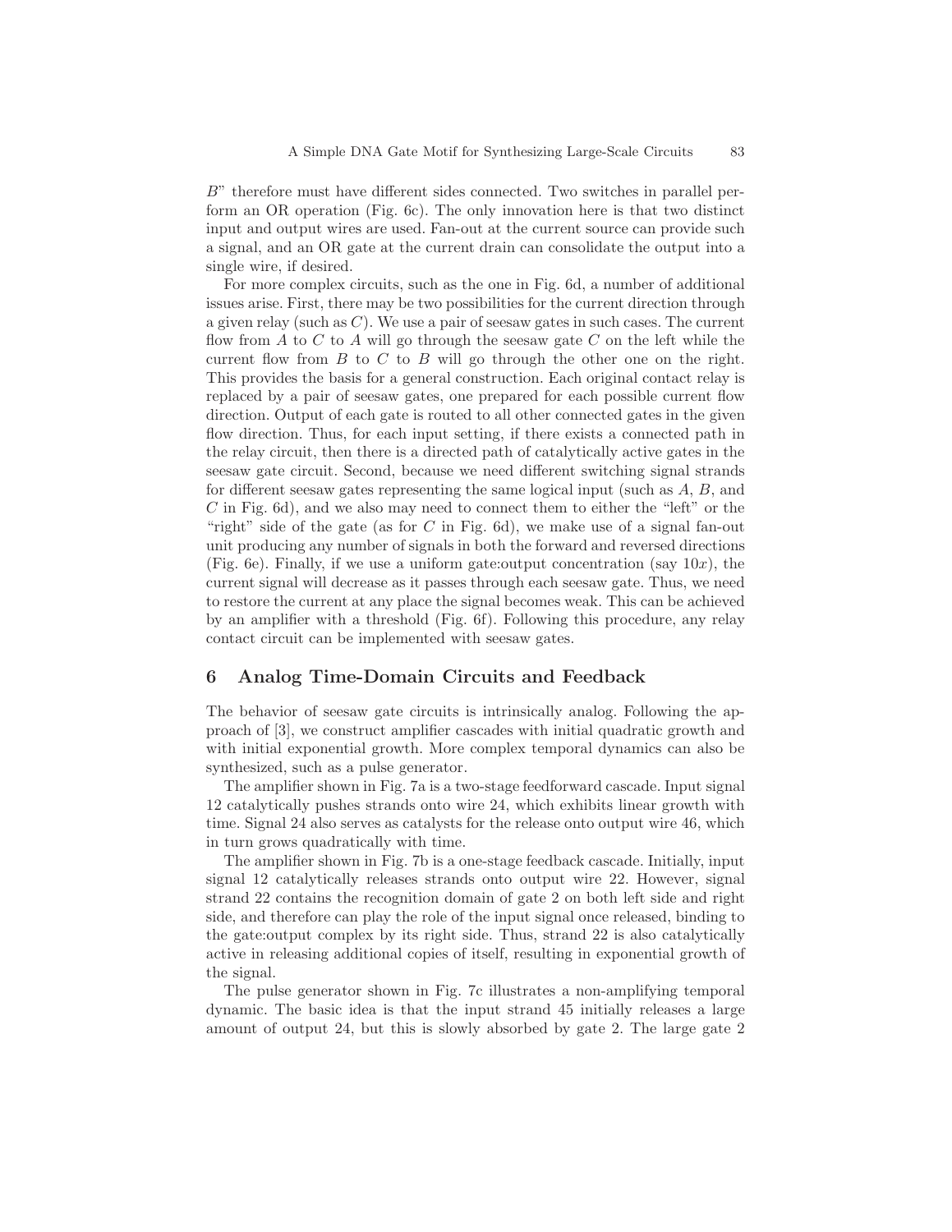

Fig. 7. Analog time-domain circuits. (a) A catalytic cascade that exhibits initially quadratic growth. Temporal trajectories are shown for a serious of exponentially decreasing initial input concentations. (b) A positive feedback circuit that exhibits initially exponential growth. A series of exponentially decreasing input concentrations yields a series of trajectories with linearly increasing half-completiong times. (c) A pulse-generating circuit. Pulse amplitude depends on the input concentration. Simulations use  $1x = 30$  nM.

concentration ensures that signal on wire 24 returns to a small value at equilibrium, because the gate-to-wire ratio for wire 24 must be the same as that for 23, which cannot be higher than  $0.01x$ .

# 7 Discussion

This project was inspired by the remarkable success of scaffolded DNA origami [15,25,26] for programming the self-assembly of hundreds of DNA strands into a single target structure. Self-assembly was extraordinarily reliable despite that DNA sequences could not be optimized to avoid undesired binding interactions and that unpurified DNA strands were used, for which the strand concentrations were not precisely known and many molecules were presumably incomplete or damaged. We were therefore looking for an analogous design for hybridizationbased DNA catalysts and circuits that would require minimal sequence design effort and work well even with unpurified strands and unreliable concentrations.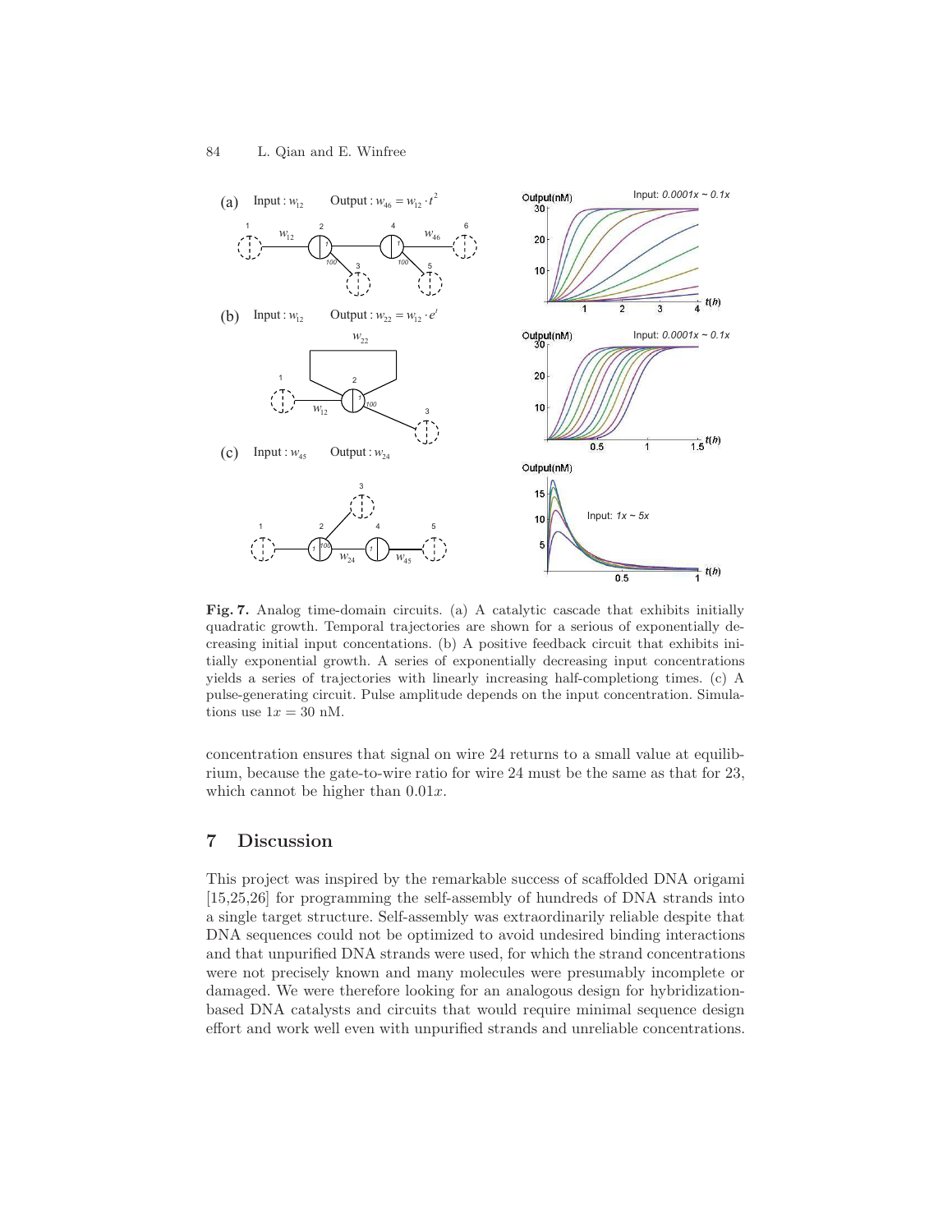Does our proposed seesaw gate motif live up to hopes and expectations as a DNA circuit component suitable for scaling up to large and complex circuits? We see some encouraging features, some concerns, and some clear challenges.

First, design of large feedforward digital circuits looks promising. At the highest level, abstract specifications for circuit function can be expressed concisely using existing hardware description languages such as Verilog [27,28] and VHDL [29], then compiled down to a gate level netlist specifying elementary gates (AND, OR, NOT, NOR, NAND, XOR) and their connectivity. Thus, the sheer complexity of large-scale circuit design can be managed by off-the-shelf tools. The next step is compiling the digital logic netlist down to the seesaw gate circuit abstraction, using the constructions described above for dual-rail logic. This is straightfoward if no circuit size optimizations are attempted. To achieve the final step of designing molecules, we must assign sequences to each gate base strand. For this purpose, a single large set of sufficiently distinct domain sequences would enable construction of any circuit containing up to the given number of seesaw gates.

Can we design sufficiently many domain sequences to scale up to circuits with many gates? We consider two design criteria: (1) signal strands should not have secondary structure and should not interact with each other, and  $(2)$  strand displacement should be unable to proceed if the invading sequence is not an exact match. The first criterion can be satisfied by standard DNA sequence design methods [30,31]; here we take the easy approach by using a three letter code (A, C, and T) for the signal strands, thus ensuring that problematic secondary structures and interactions are unlikely [32,33,34]. The gate base strand will therefore consist of (A, G, and T). A universal 5 nt toehold sequence may be used for all nodes, since specificity of interactions arises from uniqueness of the recognition domain sequences. Because of the complete independence of domains within the seesaw gate motif, no system-level conflicts are generated when strand sequences are generated by concatenation. The second criterion may be formalized as combinatorial sequence constraints. For example, we could require that at least 30% of bases are different for any two distinct recognition domains; as each mismatch impedes branch migration speed by a factor of roughly 10 [35,36], even 5 mismatches will dramatically reduce crosstalk. Additionally, we require that mismatches are spread out, so that when the wrong signal strand interacts with a gate, it will quickly encounter difficulties and dissociate; specifically, the longest run of matches must be less than 35% of the domain length. Finally, to prevent synthesis errors and ensure comparable melting temperatures, we require that there are no more than 4 A's or T's in a row, no more than 3 C's or G's in a row, and that sequences have between 30% and 70% GC-content. (Cf. constraints 1,7,8 of [37].) Using a "sphere-packing" technique [38], we have found sets of codes of sizes 76, 559, 5181, and  $\gg 11,000$  for recognition domains of lengths 10, 15, 20, and 25, respectively, confirming the theoretically expected exponential growth in codebook size. This is enough to construct some interesting circuits. The caveat is that we are not certain that molecules designed using these criteria will work consistently in the laboratory.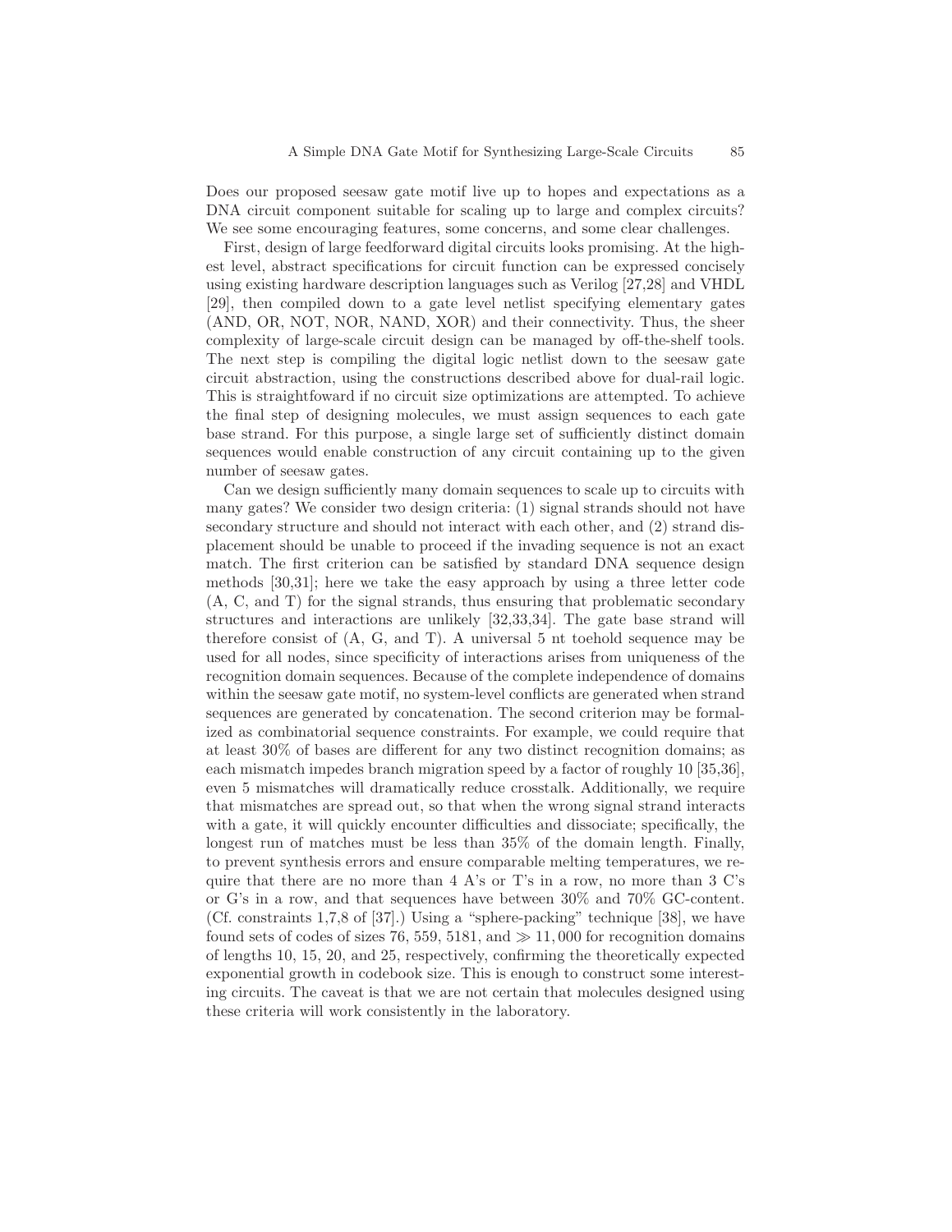Can so many distinct sequences be synthesized and handled in the laboratory? Promising synthesis techniques include the Agilent SurePrint inkjet microarray spotter, which is advertized to be capable of synthesizing roughly 250, 000 distinct sequences per slide [39,40]; based on typical DNA array densities and slide dimensions, this corresponds to  $\approx 0.040$  fmol per spot. If each spot provides a 0.25x concentration (the minimal increment we use) in our chosen reaction volume, then a gate complex using  $6x$  would require the use of 24 spots. If we define the complexity of a seesaw gate circuit to be the total initial concentration of strands, in 1x units, then the Agilent technology would allow us to create circuits of complexity up to 62, 500x. (This corresponds to either  $\approx 15,000$  OR gates or  $\approx 4500$  AND gates for the concentrations used in Fig. 5.) NimbleGen has a similar technology, capable of producing 350, 000 distinct 85-mers [41], and we can expect technologies capable of synthesizing longer strands in the near future. The hairpins in Fig. 1d are up to 91 nucleotides long, which we consider to be synthesizable. After synthesis, linkers attaching strands to the slide can be cleaved, and a mixture of all strands can be collected in a single tube, annealed to form hairpins, digested with restriction enzymes to produce gates, and then gel-purified to eliminate non-functional molecules. Thus, all molecules for the entire circuit are synthesized and processed in parallel in a single tube.

Once designed and synthesized, will they work? The first question is speed. If the maximum total concentration for reliable DNA gate operation is 100  $\mu$ M (perhaps optimistic), then  $1x$  would be 1.6 nM for a 62,500x circuit, and the slowest reaction half-times (the effective gate delay) would be 3 days if  $k_0 =$  $10^4$  /M/s and  $k_1 = 10^6$  /M/s. This is too slow. Either one must resign oneself to smaller circuits, for which the concentrations can be higher, or one must find a way to speed up hybridization reactions in dilute complex mixtures. PERT [42,43] claims to be such a method; in which case,  $k_0 = 10^8$  and  $k_1 = 10^{10}$  may be possible. This would reduce the 3 days to 30 seconds.

The second question is whether the computation will be correct. For feedforward digital circuits, thresholding and signal restoration – the digital abstraction – is expected to provide some robustness to variations in concentrations, to leak, and to minor crosstalk. However, experimental exploration of seesaw gate circuits will be needed to evaluate the potential for producing reliable function in practice. We anticipate that there will be many unforeseen difficulties.

In summary, we have proposed a new catalytic DNA gate that appears to be suitable for scaling up to analog and digital circuits incorporating thousands of gates with a reasonable expectation that adequate speed and reliability could be achieved.

However, a limitation of this work is that the circuit constructions we described all function by completely depleting key fuel species, hence each circuit preparation can be used only once. An important goal is to implement sequential circuits containing buffers, flip-flops, resets, and clocks that orchestrate the re-use of circuit elements and can process time-varying input signals. We do not know at this point whether this limitation is essential to the seesaw gate motif, or whether we have just not yet been clever enough to see how to do it. Similarly, we do not yet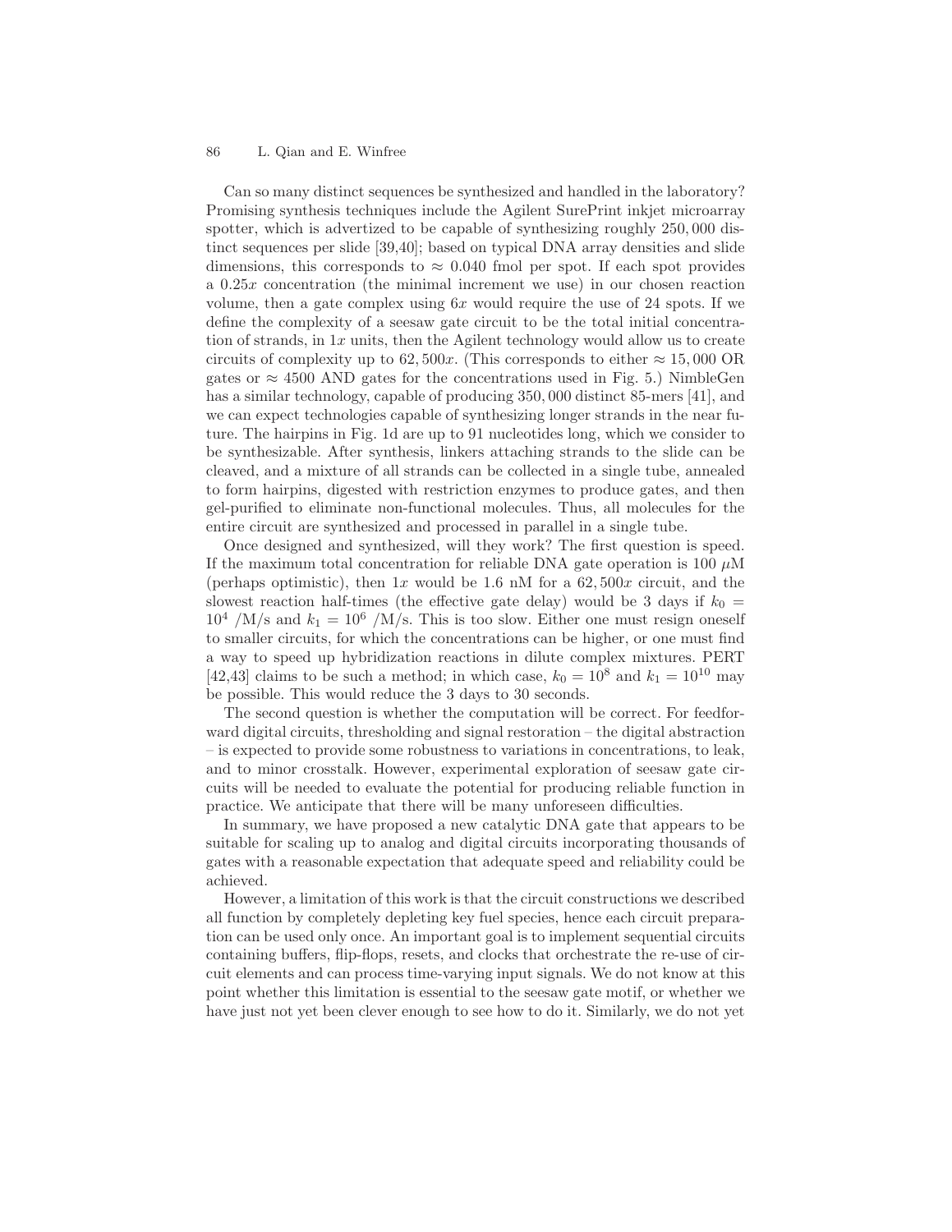have a characterization of the class of analog dynamics that can be achieved, although it appears to be a rich space of behaviors. On the practical side, interfaces between DNA circuits and other chemical reactions will be necessary if DNA circuits are to serve as embedded controlers for molecular events.

## Acknowledgements

The authors thank Dave Zhang for discussion of the catalytic mechanism, Marc Riedel for providing example netlists from logic synthesis benchmarks, Virgil Griffith for suggesting useful techniques for DNA sequence design, Ho-Lin Chen and Shuki Bruck for suggesting the connection to relay circuits, David Soloveichik for Mathematica code for simulating chemical reaction networks, and Georg Seelig, Bernard Yurke, and everyone else for discussions and support. This work has been supported by NSF grant no. 0728703 and HFSP award no. RGY0074/2006-C.

#### References

- 1. Tang, J., Breaker, R.R.: Rational design of allosteric ribozymes. Chem. Biol. 4, 453–459 (1997)
- 2. Turberfield, A.J., Mitchell, J.C., Yurke, B., Mills Jr., A.P., Blakey, M.I., Simmel, F.C.: DNA fuel for free-running nanomachines. Physical Review Letters 90(11), 118102–118104 (2003)
- 3. Zhang, D.Y., Turberfield, A.J., Yurke, B., Winfree, E.: Engineering entropy-driven reactions and networks catalyzed by DNA. Science 318, 1121–1125 (2007)
- 4. Stojanovic, M.N., Mitchell, T.E., Stefanovic, D.: Deoxyribozyme-based logic gates. Journal of the American Chemical Society 124, 3555–3561 (2002)
- 5. Hagiya, M., Yaegashi, S., Takahashi, K.: Computing with hairpins and secondary structures of DNA. In: Chen, J., Jonoska, N., Rozenberg, G. (eds.) Nanotechnology: Science and Computation, pp. 293–308. Springer, Heidelberg (2006)
- 6. Seelig, G., Soloveichik, D., Zhang, D.Y., Winfree, E.: Enzyme-free nucleic acid logic circuits. Science 314, 1585–1588 (2006)
- 7. Penchovsky, R., Breaker, R.R.: Computational design and experimental validation of oligonucleotide-sensing allosteric ribozymes. Nat. Biotechnol. 23(11), 1424–1433 (2005)
- 8. Macdonald, J., Li, Y., Sutovic, M., Lederman, H., Pendri, K., Lu, W., Andrews, B.L., Stefanovic, D., Stojanovic, M.N.: Medium scale integration of molecular logic gates in an automaton. Nano Letters 6, 2598–2603 (2006)
- 9. Yashin, R., Rudchenko, S., Stojanovic, M.N.: Networking particles over distance using oligonucleotide-based devices. Journal of the American Chemical Society 129, 15581–15583 (2007)
- 10. Seeman, N.C.: An overview of structural DNA nanotechnology. Mol. Biotechnol. 37, 246–257 (2007)
- 11. Bath, J., Turberfield, A.J.: DNA nanomachines. Nature Nanotechnology 2, 275–284 (2007)
- 12. Gartner, Z.J., Liu, D.R.: The generality of DNA-templated synthesis as a basis for evolving non-natural small molecules. Journal of the American Chemical Society 123, 6961–6963 (2001)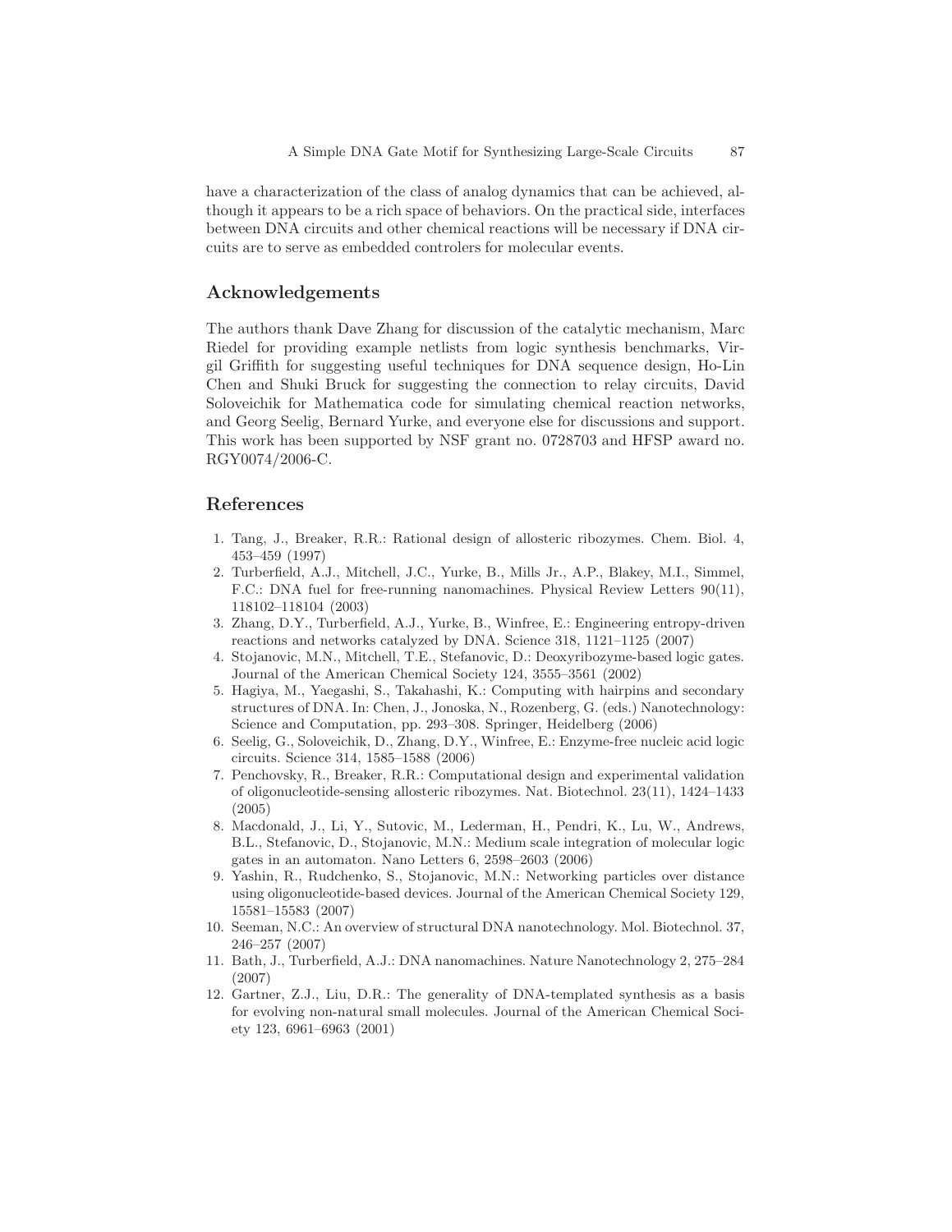- 88 L. Qian and E. Winfree
- 13. Gothelf, K.V., LaBean, T.H.: DNA-programmed assembly of nanostructures. Organic & Biomolecular Chemistry 3, 4023–4037 (2005)
- 14. Winfree, E., Liu, F., Wenzler, L.A., Seeman, N.C.: Design and self-assembly of two-dimensional DNA crystals. Nature 394, 539–544 (1998)
- 15. Rothemund, P.W.K.: Folding DNA to create nanoscale shapes and patterns. Nature 440, 297–302 (2006)
- 16. Yin, P., Choi, H.M.T., Calvert, C.R., Pierce, N.A.: Programming biomolecular self-assembly pathways. Nature 451, 318–322 (2008)
- 17. Turing, A.M.: The chemical basis of morphogenesis. Philosophical Transactions of the Royal Society (part B) 237, 37–72 (1953)
- 18. Zhabotinsky, A.M.: A history of chemical oscillations and waves. Chaos 4, 379–386 (1991)
- 19. Abelson, H., Allen, D., Coore, D., Hanson, C., Homsy, G., Knight Jr., T.F., Nagpal, R., Rauch, E., Sussman, G.J., Weiss, R.: Amorphous computing. Communications of the ACM 43, 74–82 (2000)
- 20. Zhang, D.Y., Winfree, E.: Control of DNA strand displacement kinetics using toehold exchange (in preparation)
- 21. Yurke, B., Mills Jr., A.P.: Using DNA to power nanostructures. Genetic Programming and Evolvable Machines 4, 111–122 (2003)
- 22. Dirks, R.M.: Analysis, design, and construction of nucleic acid devices. PhD thesis, California Institute of Technology (2005)
- 23. Bois, J.S.: Analysis of interacting nucleic acids in dilute solutions. PhD thesis, California Institute of Technology (2007)
- 24. Shannon, C.E.: A symbolic analysis of relay and switching circuits. Technical Report Master's Thesis, Massachussetts Institute of Technology (1940)
- 25. Qian, L., Wang, Y., Zhang, Z., Zhao, J., Pan, D., Zhang, Y., Liu, Q., Fan, C., Hu, J., He, L.: Analogic china map constructed by DNA. Chinese Science Bulletin 51, 2973–2976 (2006)
- 26. Douglas, S.M., Chou, J.J., Shih, W.M.: DNA-nanotube-induced alignment of membrane proteins for NMR structure determination. Proc. Nat. Acad. Sci. USA 104, 6644–6648 (2007)
- 27. Thomas, D.E., Moorby, P.R.: The Verilog Hardware Description Language. Kluwer, Dordrecht (1991)
- 28. Golze, U.: VLSI Chip Design with the Hardware Description Language VERILOG. Springer, Heidelberg (1996)
- 29. Shahdad, M., Lipsett, R., Marschner, E., Sheehan, K., Cohen, H., Waxman, R., Ackley, D.: VHSIC hardware description language. IEEE Computer 18, 94–103 (1985)
- 30. Brenneman, A., Condon, A.: Strand design for biomolecular computation. Theor. Comput. Sci. 287, 39–58 (2002)
- 31. Bishop, M.A., D'Yachkov, A.G., Macula, A.J., Renz, T.E., Rykov, V.V.: Free energy gap and statistical thermodynamic fidelity of DNA codes. Journal of Computational Biology 14, 1088–1104 (2007)
- 32. Mir, K.U.: A restricted genetic alphabet for DNA computing. In: Landweber, L.F., Baum, E.B. (eds.) DNA Based Computers II. DIMACS, vol. 44, pp. 243–246. American Mathematical Society, Providence (1998)
- 33. Braich, R.S., Chelyapov, N., Johnson, C., Rothemund, P.W.K., Adleman, L.M.: Solution of a 20-variable 3-SAT problem on a DNA computer. Science 296, 499–502 (2002)